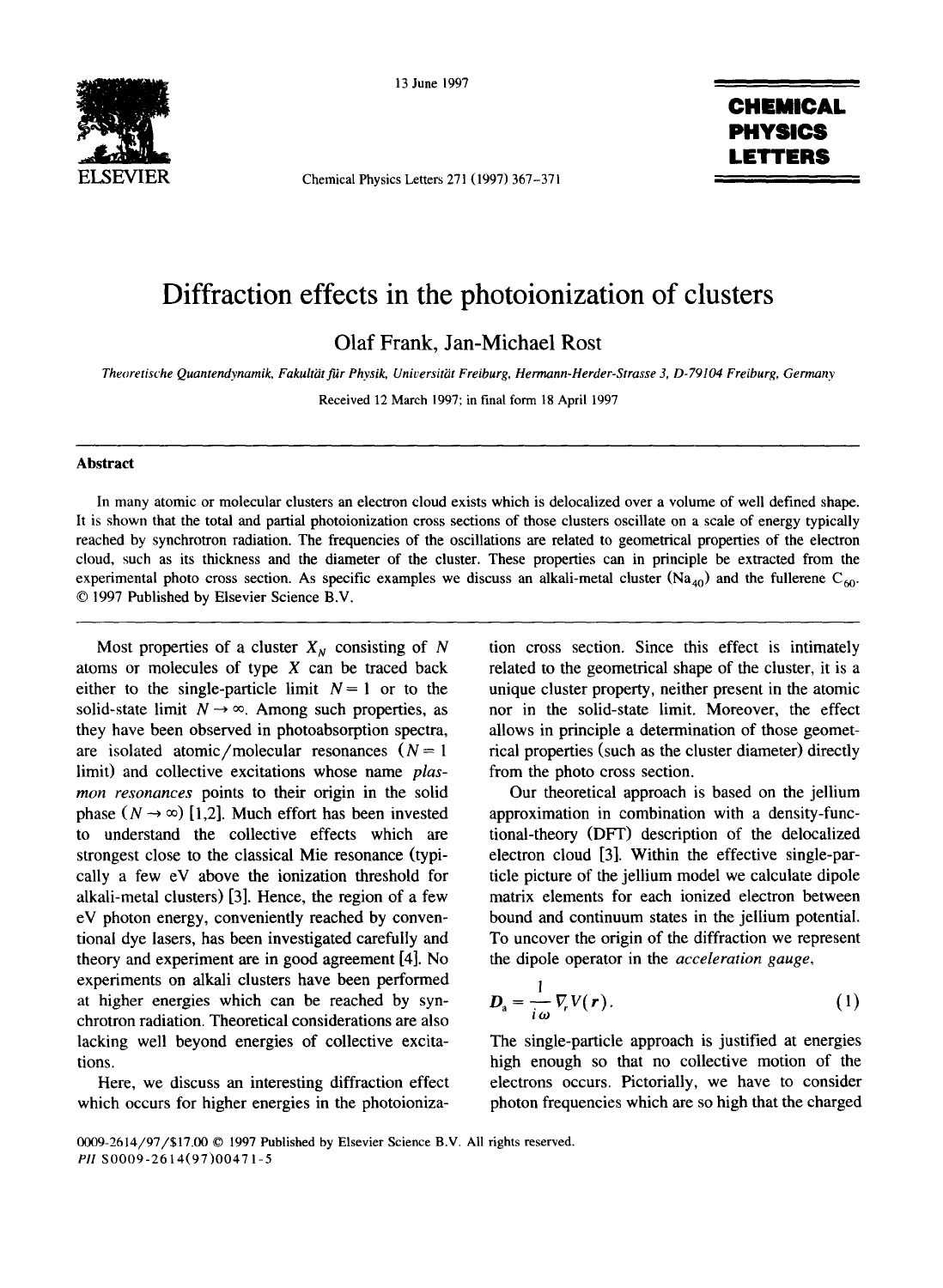cloud of electrons is not able to follow those rapid oscillations of the electromagnetic field vector. The total photo cross section

$$
\sigma(\omega) = \sum_{\{i: E_i + \hbar \omega = E_f > 0\}} \sigma_{fi}(\omega) \tag{2}
$$

may be written as a sum over partial cross sections

$$
\sigma_{fi}(\omega) = \int d\Omega |D_{fi}|^2, \qquad (3)
$$

where each  $\sigma_{fi}$  describes the ionization of one electron from a bound state  $\psi_i$  into the accessible final continuum states  $\psi_f$  integrated over all angles  $\Omega$ . The final states are restricted by energy conservation and dipole selection rules which govern the transition amplitude  $\mathbf{D}_{ri} = \langle \psi_i | \mathbf{D} | \psi_i \rangle$ .

For a simple analytic derivation, we concentrate on a spherical shape of the electron cloud, i.e. on closed-shell clusters  $\frac{1}{1}$ . Since in this case states are characterized by angular momentum quantum numbers, in general the dipole selection rule allows ionization from an initial state  $l_i$  into two final states  $l_i = l_i \pm 1.$ 

A typical jellium potential is shown in Fig. 1a. As we can see, the electrons, although delocalized over the ionic cores of their mother atoms, form a charged cloud whose spherical boundary is relatively sharp, here for Na<sub>40</sub>. We define the edge at  $r = L$  as the cluster radius. The sharp edge makes the cluster potential different from soft molecular (Morse-type) or atomic (Coulombic) potentials and leads to oscillations in the photoionization cross section (Fig. lb) calculated from Eq. (2). This type of oscillation is not observed in a generic molecular [5] or atomic [6] photoionization cross section of valence electrons. To understand the diffraction phenomenon in clusters we consider for the moment a box potential with an infinitely sharp edge (see Fig. la). For the dipole operator we obtain in this case a  $\delta$ -function in the radius,  $D_a \propto (r/r)\delta(r - L)$ . Hence, for a given initial state  $\psi_i$  the partial cross section is proportional to

 $\sigma_{fi} \propto |\psi_f(L)\psi_i(L)|^2 \propto 1 + \cos(2kL - 2\eta),$  (4)

where  $k = \sqrt{\hbar \omega + E_i}$ . In Eq. (4) we have assumed



Fig. l. (a) The jellium potential from a density functional calculation [15] for Na<sub>40</sub> (solid). The "softness" parameter a of the potential edge is indicated. A box potential with the same edge L is shown with a dashed line; (b) the photoionization cross section of Eq. (2) for  $Na<sub>40</sub>$ .

that  $E_i$  is small compared to  $\hbar \omega$  so that we can describe the continuum electron in the final state roughly by a free (spherical) wave, i.e. a spherical Bessel function, whose asymptotic form for  $kL \gg 1$ is a cosine. The phase shift  $\eta$  expresses the deviation from the free wavefunction due to the short-range interaction. For free motion it is solely caused by the centrifugal potential  $l(l + 1)/2mr^2$  and has the value  $\eta_i = l\pi/2$ . Hence, a spherical box potential with radius L leads to an oscillation of the photo cross section with a frequency of  $2L$  in k, or again for  $|\hbar \omega/E| \gg 1$  in  $\sqrt{\hbar \omega}$ . If the edge of the potential is softened in a way that corresponds to the real situation in clusters, the dipole operator is no longer a delta-function, but it is still strongly peaked about  $r = L$  so that the oscillations in the photo cross

<sup>&</sup>lt;sup>1</sup> Large clusters come close to a spherical shape even for open shells.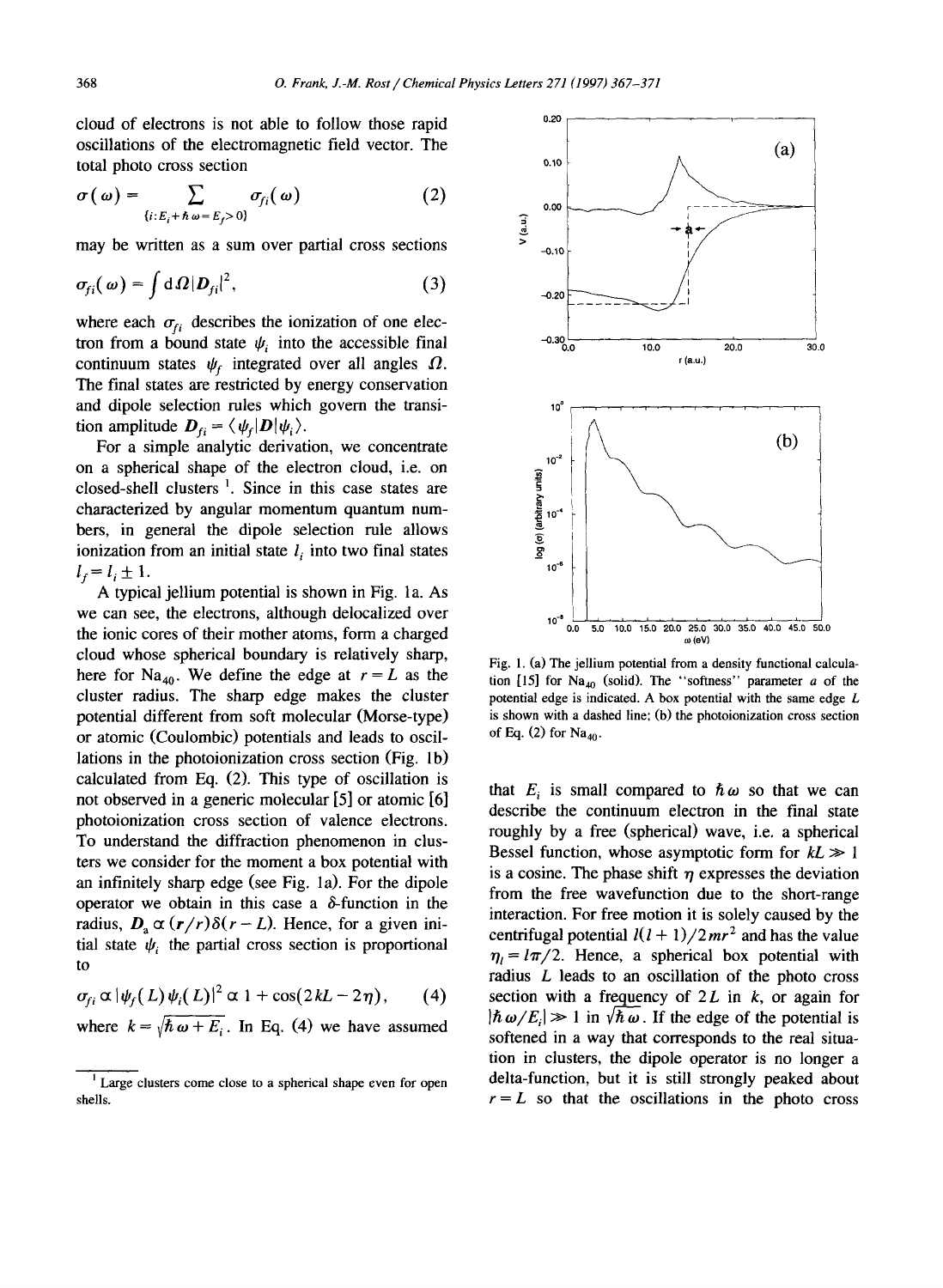

Fig. 2. The jellium potential for  $C_{60}$  from [9] (solid), and its derivative  $dV(r)/dr$  (dashed) entering the dipole operator of Eq. (1).

section are preserved for a softened edge (see Fig. Ib). The main effect of the "width" of the edge is to introduce an exponential decay in the cross section  $\sigma(\omega) \propto \exp(-ak)$  compared to the purely algebraic decay  $\sigma \propto k^{-7}$  caused by a box potential.

Here, however, we are mainly concerned with features of the photo cross section induced by the geometry of the cluster and in the light of the diffraction mechanism as sketched above, the structure of the  $C_{60}$  cluster promises interesting effects in the photoionization cross section. The carbon atoms of  $C_{60}$  form the surface of a sphere on which they are distributed uniformly. Since each  $C$  atom supplies its 4 valence electrons we have a cloud of 240 electrons in a hollow sphere centered about the cage of the carbon ions. It has been established [8] that properties of this electron cloud, which has spherical geometry to a good approximation, can be described by a radial jellium potential [9] shown in Fig. 2. A more recent model potential [10] with softer edges is probably more realistic. However, we have checked that there is no qualitative difference in the diffraction effects when calculated from a potential with softer edges (see also the remark in Ref. [21] of [101).

In contrast to the charged sphere of alkali-metal clusters (Fig. 1a) which has one edge, the hollow sphere of the valence electron distribution of  $C_{60}$  has two edges with  $L_> > L_<$  (see Fig. 2). Hence, the dipole operator of Eq. (1) now has two peaks (Fig. 2) which lead to an oscillation with two different fre-



Fig. 3. The photo ionization cross section for the HOMO (solid) and the HOMO-1 (dashed) electronic level of  $C_{60}$ , see text.

quencies of the dipole transition *amplitude*  $D_f$  (see Eq. (3)). The partial cross section Eq. (3) will then oscillate with four frequencies,  $2L_c$ ,  $d = 2L_c$  and additionally with  $\Delta_+ = L_{-} + L_{>}$  and  $\Delta_- = L_{-} - L_{<}$ • In Fig. 3 we show partial cross sections for the ionization of the bound states with radial quantum number  $\nu = 2$  and angular momentum  $l = 4$  (also referred to as the  $2g$  state) and for the  $2h$  state. These states correspond to the HOMO and the level below the HOMO level. At first glance one can see oscillations at a frequency which is close to the diameter of the cluster,  $d = 2L_{\gamma}$ , and a beat with a much lower frequency. The Fourier transform of the cross section (Fig. 4) reveals the presence of all four frequencies. However, due to the magnitude of  $L_{\sim}$ 



Fig. 4. Fourier transform of the scaled cross section of Fig. 3 as a function of photon wavenumber  $k = \sqrt{\hbar \omega}$ . A scaling exp(- *ak*) has been chosen to compensate the exponential decay of  $\sigma(k)$ before the Fourier transform was applied.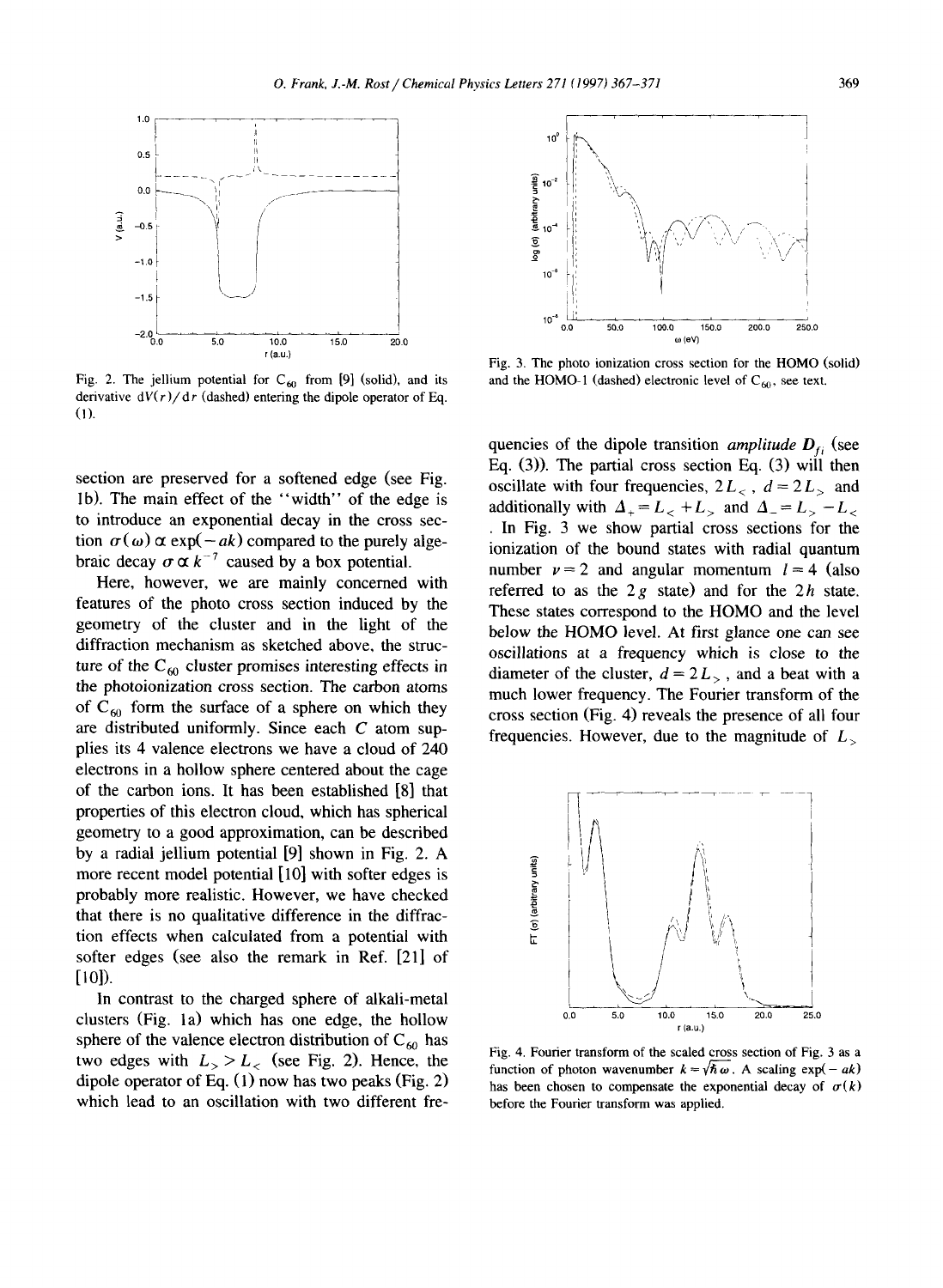and  $L_c$  only the frequency of the beat  $\Delta_c$  differs significantly from the other three which might be collectively taken as the cluster diameter  $d$  (see Fig. 4). These partial cross sections have actually been measured and display the expected oscillations at a frequency of the cluster diameter  $d$  [11-13]. In a recent model [14] the frequency of the oscillations has been linked to our frequency  $\Delta_{+}$ .

If the beating frequency  $\Delta_{-}$  could be seen experimentally it would provide the possibility to determine the *thickness* of the electron layer. To uncover a full period of the beat one would need to measure the photo cross section over roughly twice the photon energy range (250 eV) that has been measured so far. It is not clear if the jellium approximation holds at these high energies. However, even at lower energies (100-150 eV), where the diameter-related oscillations are clearly present and indicate a delocalized electron density, it should be possible to identify a relative minimum in the cross section caused by the beat frequency (in Fig. 3 at roughly 100 eV).

Fig. 5 gives a pictorial interpretation of the diffraction effect. The crucial point is that the recoil momentum must be absorbed and therefore a free electron cannot absorb photons. This aspect of photoabsorption is most clearly expressed in the acceleration gauge of the dipole operator Eq. (1) which is zero in regions where the potential is flat (e.g. inside the cluster), i.e., where the electron is quasi free and cannot absorb photons. Hence, the ionized electron is



Fig. 5. The paths of the radial electron waves created by photoabsorption at the cluster edge. The different symbols for the point of creation indicate the four possible combinations which lead to interference with a respective path difference shown dashed.

only created at the edges of the potential where *dV/dr* is large. Under this constraint it is easy to explain the interference pattern by the difference of the path lengths of electron waves starting at the cluster edge (Fig. 5).

Note that the diffraction effect observed in EX-AFS spectra is created, from a single ionized wave of an *inner shell* electron. Interferences are due to the scattering of that wave from different (atomic) centers [16]. In a jellium cluster two (or more) waves of ionized *valence* electrons are created coherently during photoabsorption from the delocalized electron cloud. Well defined frequencies of the oscillations are due to the constraint that photoabsorption is restricted to the potential edges.

We would like to point out another interesting detail which is easily understood in our picture of photoionization of jellium clusters. In Fig. 3 one sees that the two partial cross sections for the  $2g$  and the  $2h$  level oscillate almost perfectly out of phase, at least for higher energies. This property is supported by the experimental cross sections (Fig. 7 in [13]). We recall from Eq. (4) that the final state wavefunction is approximately a spherical Bessel function with asymptotic behavior  $(kL \gg 1)$  for an angular momentum  $l_f$  of  $\psi_f \propto \cos(kL - l_f \pi/2)$ . Due to the dipole selection rule, the initial 2g state  $(l_i=4)$ connects only with final angular momenta  $l_f = 3$  and  $I_f = 5$ . Hence, the phase difference between the two contributions in the *squared* transition matrix element is  $2\Delta l_f \pi/2 = 2\pi$  which means both partial cross sections oscillate in phase. The same is true for the final states  $l_f = 4$  and  $l_f = 6$  which arise from the initial  $2h$  level. For this reason the relative phase  $\Delta_{gh}$  of the cross sections  $\sigma_{fi=g}$  and  $\sigma_{fi=h}$  is exclusively determined by the angular momentum difference  $\Delta l_i = 1$  of the *initial* states. Hence, for the partial cross sections, we have again twice the phase difference of the respective wavefunctions, namely  $2\Delta l_{\rm r}\pi/2 = \pi$ , i.e. the observed out-of-phase oscillation.

To summarize, we have identified a diffraction effect which leads to oscillations in the partial and total photoionization cross section of jellium clusters. We have shown, by representing the dipole operator in the acceleration gauge that this diffraction effect caused by the sharp edge of the cluster potential is directly related to the geometrical shape of the clus